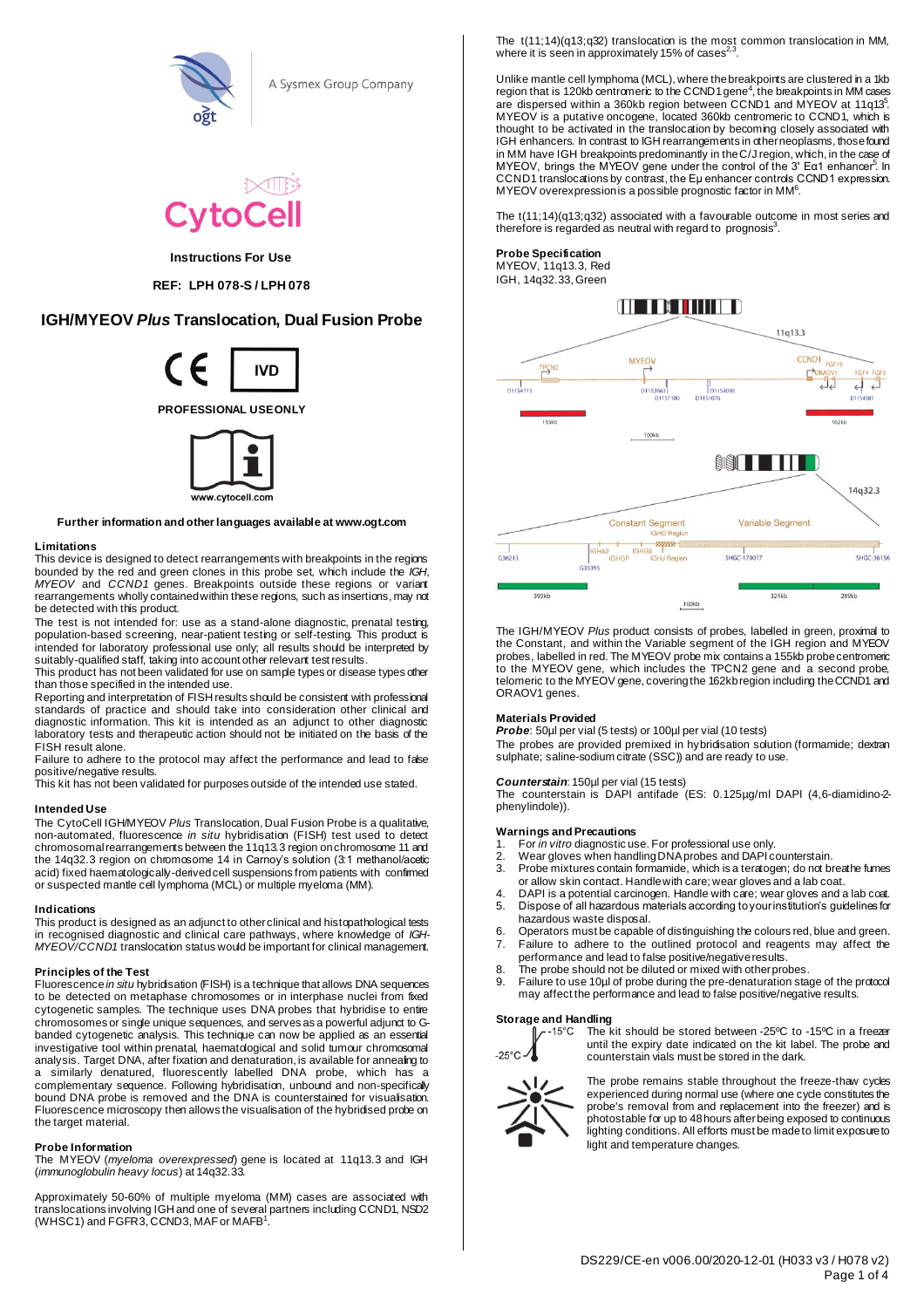# **Equipment and Materials Necessary but not Supplied**

- Calibrated equipment must be used:<br>1 Hotplate (with a solid plate and a
- 1. Hotplate (with a solid plate and accurate temperature control up to 80°C)<br>2. Calibrated variable volume micropipettes and tips range 1ul 200ul
- 2. Calibrated variable volume micropipettes and tips range 1µl 200µl<br>3. Water bath with accurate temperature control at 37°C and 72°C
- 3. Water bath with accurate temperature control at 37ºC and 72ºC
- 
- 4. Microcentrifuge tubes (0.5ml)<br>5. Fluorescence microscope 5. Fluorescence microscope (Please see Fluorescence Microscope Recommendation section)
- 6. Phase contrast microscope
- 7. Clean plastic, ceramic or heat-resistant glass Coplin jars
- 8. Forceps<br>9. Calibrate
- Calibrated pH meter (or pH indicator strips capable of measuring pH 6.5 8.0)
- 10. Humidified container
- 11. Fluorescence grade microscope lens immersion oil<br>12. Bench top centrifuge
- 12. Bench top centrifuge
- 13. Microscope slides
- 14. 24x24mm coverslips **Timer**
- 
- 16. 37°C incubator<br>17. Rubber solution 17. Rubber solution glue<br>18. Vortex mixer
- 18. Vortex mixer<br>19. Graduated cy
- Graduated cylinders 20. Magnetic stirrer
- 21. Calibrated thermometer
- 

#### **Optional Equipment not Supplied** Cytogenetic drying chamber

# **Reagents Needed but not Supplied**

- 1. 20x saline-sodium citrate (SSC) Solution
- 2. 100% Ethanol
- 3. Tween-20<br>4. 1M Sodium
- 4. 1M Sodium hydroxide (NaOH)<br>5. 1M Hydrochloric acid (HCI)
- 5. 1M Hydrochloric acid (HCl)<br>6. Purified water
- Purified water

# **Fluorescence Microscope Recommendation**

Use a 100-watt mercury lamp or equivalent and oil immersion plan apochromat objectives 60/63x or 100x for optimal visualisation. The fluorophores used in this probe set will excite and emit at the following wavelengths:

| <b>Fluorophore</b> | Exciation <sub>max</sub> [nm] | $Emission_{max}[nm]$ |
|--------------------|-------------------------------|----------------------|
| Green              | 495                           | 52'                  |
| Red                | 596                           | 615                  |

Ensure appropriate excitation and emission filters that cover the wavelengths listed above are fitted to the microscope. Use a triple bandpass DAPI/green spectrum/red spectrum filter or a dual bandpass green spectrum/red spectrum filter for optimal simultaneous visualisation of the green and red fluorophores.

Check the fluorescence microscope before use to ensure it is operating correctly. Use immersion oil that is suitable for fluorescence microscopy and formulated for low autofluorescence. Avoid mixing DAPI antifade with microscope immersion oil as this will obscure signals. Follow manufacturers' recommendations in regards to the life of the lamp and the age of the filters.

# **Sample Preparation**

The kit is designed for use on haematologically-derived cell suspensions fixed in Carnoy's solution (3:1 methanol/acetic acid) fixative, that are prepared according to the laboratory or institution guidelines. Prepare air dried samples on microscope slides according to standard cytogenetic procedures. The AGT *Cytogenetics Laboratory Manual* contains recommendations for specimen collection, culturing, harvesting and for slide making<sup>6</sup>.

# **Solution Preparation**

# *Ethanol Solutions*

Dilute 100% ethanol with purified water using the following ratios and mix thoroughly:

- 70% Ethanol 7 parts 100% ethanol to 3 parts purified water
- 85% Ethanol 8.5 parts 100% ethanol to 1.5 parts purified water
- Store the solutions for up to 6 months at room temperature in an airtight container.

# *2xSSC Solution*

Dilute 1 part 20xSSC Solution with 9 parts purified water and mix thoroughly. Check pH and adjust to pH 7.0 using NaOH or HCl as required. Store the solution for up to 4 weeks at room temperature in an airtight container in an airtight container.

#### *0.4xSSC Solution*

Dilute 1 part 20xSSC Solution with 49 parts purified water and mix thoroughly. Check pH and adjust to pH 7.0 using NaOH or HCl as required. Store the solution for up to 4 weeks at room temperature in an airtight container in an airtight container.

# *2xSSC, 0.05% Tween-20 Solution*

Dilute 1 part 20xSSC Solution with 9 parts purified water. Add 5µl of Tween-20 per 10ml and mix thoroughly. Check pH and adjust to pH 7.0 using NaOH or HCl as required. Store the solution for up to 4 weeks at room temperature in an airtight container.

#### **FISH Protocol**

(Note: Ensure that exposure of the probe and counterstain to laboratory lights is limited at all times).

#### *Slide Preparation*

1. Spot the cell sample onto a glass microscope slide. Allow to dry. (**Optional, if using a cytogenetic drying chamber**: slides should be spotted using a cytogenetic drying chamber. The chamber should be operated at approximately 25°C and 50% humidity for optimal cell sample spotting. If a cytogenetic drying chamber is not available, use a fume hood as an alternative).

- 2. Immerse the slide in 2xSSC for 2 minutes at room temperature (RT) without agitation.
- 3. Dehydrate in an ethanol series (70%, 85% and 100%), each for 2 minutes at RT.
- 4. Allow to dry.

- *Pre-Denaturation*<br>5. Remove the pr 5. Remove the probe from the freezer and allow it to warm to room temperature (RT). Briefly centrifuge tubes before use.
- 6. Ensure that the probe solution is uniformly mixed with a pipette.
- Remove 10µl of probe per test, and transfer it to a microcentrifuge tube. Quickly return the remaining probe to the freezer.
- 8. Place the probe and the sample slide to prewarm on a 37ºC (+/- 1ºC) hotplate for 5 minutes. Spot 10µl of probe mixture onto the cell sample and carefully apply a coverslip.
- Seal with rubber solution glue and allow the glue to dry completely.

#### *Denaturation*

10. Denature the sample and probe simultaneously by heating the slide on a hotplate at 75ºC (+/- 1ºC) for 2 minutes.

#### *Hybridisation*

11. Place the slide in a humid, lightproof container at 37ºC (+/- 1ºC) overnight.

# *Post-Hybridisation Washes*

- 12. Remove the DAPI from the freezer and allow it to warm to room temperature  $(RT)$ .
- 13. Remove the coverslip and all traces of glue carefully.
- 14. Immerse the slide in 0.4xSSC (pH 7.0) at 72ºC (+/- 1ºC) for 2 minutes without agitation.
- 15. Drain the slide and immerse it in 2xSSC, 0.05% Tween-20 at RT (pH 7.0) for 30 seconds without agitation.
- 16. Drain the slide and apply 10µl of DAPI antifade onto each sample.
- 17. Cover with a coverslip, remove any bubbles and allow the colour to develop in
- the dark for 10 minutes. 18. View with a fluorescence microscope (see **Fluorescence Microscope Recommendation**).

# **Stability of Finished Slides**

Finished slides remain analysable for up to 1 month if stored in the dark at/or below RT.

#### **Procedural Recommendations**

- 1. Baking or ageing of slides may reduce signal fluorescence<br>2. Hybridisation conditions may be adversely affected by the
- Hybridisation conditions may be adversely affected by the use of reagents other than those provided or recommended by Cytocell Ltd
- 3. Use a calibrated thermometer for measuring temperatures of solutions, waterbaths and incubators as these temperatures are critical for optimum product performance.
- 4. The wash concentrations, pH and temperatures are important as low stringency can result in non-specific binding of the probe and too high stringency can result in a lack of signal
- 5. Incomplete denaturation can result in lack of signal and over denaturation can also result in non-specific binding
- 6. Over hybridisation can result in additional or unexpected signals<br>7. Users should optimise the protocol for their own samples prior to
- Users should optimise the protocol for their own samples prior to using the test
- for diagnostic purposes 8. Suboptimal conditions may result in non-specific binding that may be misinterpreted as a probe signal

#### **Interpretation of Results**

*Assessing Slide Quality*

The slide should not be analysed if:

- Signals are too weak to analyse in single filters in order to proceed with analysis, signals should appear bright, distinct and easily evaluable
- There are high numbers of clumped/overlapping cells obstructing the analysis • >50% of the cells are not hybridised
- There is excess of fluorescent particles between cells and/or a fluorescent haze that interferes with the signals - in optimal slides the background should appear dark or black and clean
- Cell nucleus borders cannot be distinguished and are not intact

#### *Analysis Guidelines*

as one signal

- Two analysts should analyse and interpret each sample. Any discrepancies should be resolved by assessment by a third analyst
- Each analyst should be suitably qualified according to recognised national standards
- Each analyst should score independently 100 nuclei for each sample. The first analyst should start the analysis from the left side of the slide and the second analyst from the right one
- Each analyst should document their results in separate sheets
- Analyse only intact nuclei, not overlapped or crowded nuclei or nuclei covered

filters and/or adjust the focal plane

by cytoplasmic debris or high degree of autofluorescence • Avoid areas where there is excess of cytoplasmic debris or non-specific hybridisation

Signal intensity may vary, even with a single nucleus. In such cases, use single

In suboptimal conditions signals may appear diffuse. If two signals of the same colour touch each other, or the distance between them is no greater than two signal widths, or when there is a faint strand connecting the two signals, count

• If in doubt about whether a cell is analysable or not, then do not analyse it

DS229/CE-en v006.00/2020-12-01 (H033 v3 / H078 v2)

Page 2 of 4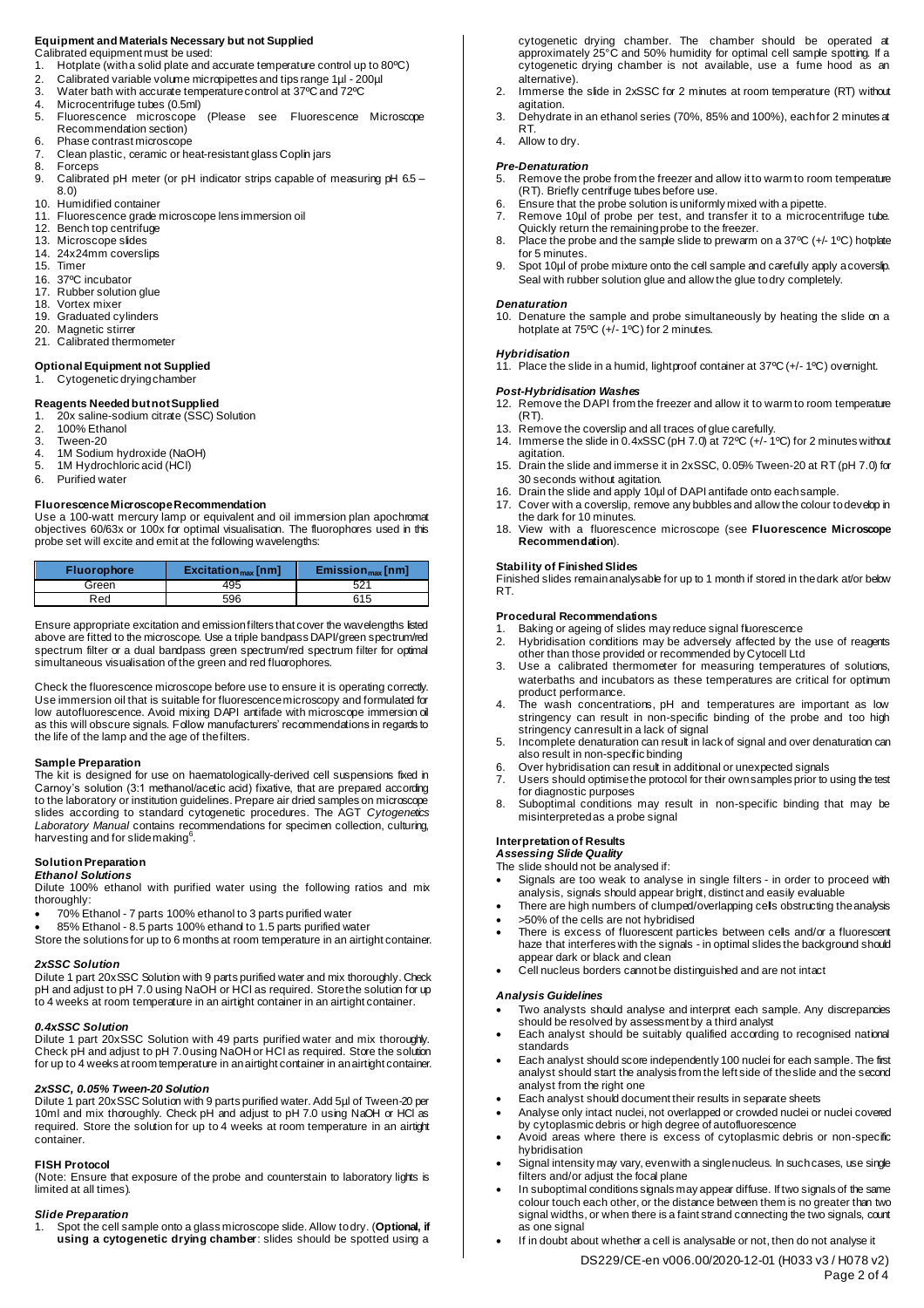| <b>Analysis Guidelines</b> |                                                                                                                    |
|----------------------------|--------------------------------------------------------------------------------------------------------------------|
|                            | Do not count - nuclei are too<br>close together to determine<br>boundaries                                         |
|                            | Do not count overlapping<br>nuclei - all areas of both<br>nuclei are not visible                                   |
|                            | Count as two red signals and<br>two green signals - one of the<br>two red signals is diffuse                       |
|                            | Count as two red signals and<br>two green signals - the gap in<br>one red signal is less than two<br>signal widths |

**Expected Results** .<br>xpected Normal Signal Pattern



In a normal cell, two red and two green signals (2R, 2G) are expected.

Expected Abnormal Signal Pattern



In a cell with a  $t(11;14)(q13;q32.3)$  translocation, the expected signal pattem will be one red, one green and two fusions (1R, 1G, 2F).

Other signal patterns are possible in aneuploid/unbalanced specimens. Please note that in the presence of other IGH rearrangements, apart from the *IGH-MYEOV* translocation, the green IGH signal may appear split.

# **Known Cross-Reactivity**

The green IGH probe may show cross-hybridisation to 15q11.2 and 16p11.2.

# **Adverse Event Reporting**

If you believe this device has malfunctioned or suffered a deterioration in its performance characteristics which may have contributed to an adverse event (e.g. delayed or misdiagnosis, delayed or inappropriate treatment), this must be reported immediately to the manufacturer (**email:** vigilance@ogt.com).

If applicable, the event should also be reported to your national competent authority. A list of vigilance contact points can be found at: <http://ec.europa.eu/growth/sectors/medical-devices/contacts/>.

#### **Specific Performance Characteristics** *Analytical Specificity*

Analytical specificity is the percentage of signals that hybridise to the correct locus and no other location. The analytical specificity was established by analysing a total of 200 target loci. The analytical specificity was calculated as the number of FISH signals that hybridised to the correct locus divided by the total number of FISH signals hybridised.

Table 1. Analytical Specificity for the IGH/MYEOV *Plus* Translocation, Dual Fusion Probe

| <b>Probe</b>        | Target<br>Locus | <b>No. of Signals</b><br><b>Hybridised to the</b><br><b>Correct Locus</b> | <b>Total No. of</b><br><b>Signals</b><br><b>Hybridised</b> | <b>Specificity</b><br>(%) |
|---------------------|-----------------|---------------------------------------------------------------------------|------------------------------------------------------------|---------------------------|
| Red<br><b>MYEOV</b> | 11q13.3         | 200                                                                       | 200                                                        | 100                       |
| Green<br>IGH.       | 14q32.33        | 200                                                                       | 200                                                        | 100                       |

# *Analytical Sensitivity*

Analytical sensitivity is the percentage of scoreable interphase cells with the expected normal signal pattern. The analytical sensitivity was established by analysing interphase cells across different normal samples. The sensitivity was calculated as the percentage of scoreable cells with the expected signal pattern (with a 95% confidence interval).

Table 2. Analytical Sensitivity for the IGH/MYEOV *Plus* Translocation, Dual Fusion Probe

| No. of Cells with<br><b>Expected Signal</b><br><b>Patterns</b> | No. of Cells<br>with Scoreable<br><b>Signals</b> | <b>Sensitivity</b><br>(%) | 95%<br><b>Confidence</b><br>Interval |
|----------------------------------------------------------------|--------------------------------------------------|---------------------------|--------------------------------------|
| 471                                                            | 500                                              | 94.2                      |                                      |

# *Characterisation of Normal Cut-off Values*

The normal cut-off value, in association with FISH probes, is the maximum percentage of scoreable interphase cells with a specific abnormal signal patternat which a sample is considered normal for that signal pattern.

The normal cut-off value was established using samples from normal and positive patients. For each sample, the signal patterns of 100 cells were recorded. The Youden index was calculated to find the threshold value for which Sensitivity + Specificity-1 is maximised.

Table 3. Characterisation of Normal Cut-off Values for the IGH/MYEOV *Plus* Translocation, Dual Fusion Probe

| Abnormal signal pattern | Youden Index | Normal Cut-off (%) |
|-------------------------|--------------|--------------------|
| 1R. 1G. 2F              | 0.99         |                    |

Laboratories must verify cut-off values using their own data<sup>8, 9</sup>.

# *Precision and Reproducibility*

Precision is a measure of the natural variation of a test when repeated several times under the same conditions. This was assessed by analysing repeats of the same lot number of probe tested on the same sample, in the same conditions on the same day.

Reproducibility is a measure of the variability of a test and has been established in terms of sample-to-sample, day-to-day and batch-to-batch variability. Day-to-day reproducibility was assessed by analysing the same samples on three different days. Batch-to-batch reproducibility was assessed by analysing the same samples using three different lot numbers of probe on one day. Sample-to-sample reproducibility was assessed by analysing three replicates of a sample on one day. For each sample, signal patterns of 100 interphase cells were recorded and the percentage of cells with the expected signal pattern was calculated.

The reproducibility and precision were calculated as the Standard Deviation (STDEV) between replicates for each variable and overall mean STDEV.

Table 4. Reproducibility and Precision for the IGH/MYEOV *Plus* Translocation, Fusion Probe

| Variable          | <b>Standard Deviation (STDEV)</b> |
|-------------------|-----------------------------------|
| Precision         | 0.00                              |
| Sample-to-sample  | 0.00                              |
| Day-to-day        | 0.00                              |
| Batch-to-batch    | 0.00                              |
| Overall deviation | 0.00                              |

# *Clinical Performance*

The clinical performance was established on a representative sample of the intended population for the product. For each sample, the signal patterns of ≥100 interphase cells were recorded. A normal/abnormal determination was made by comparing the percentage of cells with the specific abnormal signal pattem to the normal cut-off value. The results were then compared to the known status of the sample.

The results of the clinical data were analysed in order to produce sensitivity, specificity and cut off values using a one-dimensional approach.

Table 5. Clinical Performance for the IGH/MYEOV *Plus* Translocation, Dual Fusion Probe

| Variable                                       | Result |
|------------------------------------------------|--------|
| Clinical Sensitivity (true positive rate, TPR) | 99.6%  |
| Clinical Specificity (true negative rate, TNR) | 100%   |
| False Positive rate $(FPR) = 1 -$ Specificity  | 0%     |